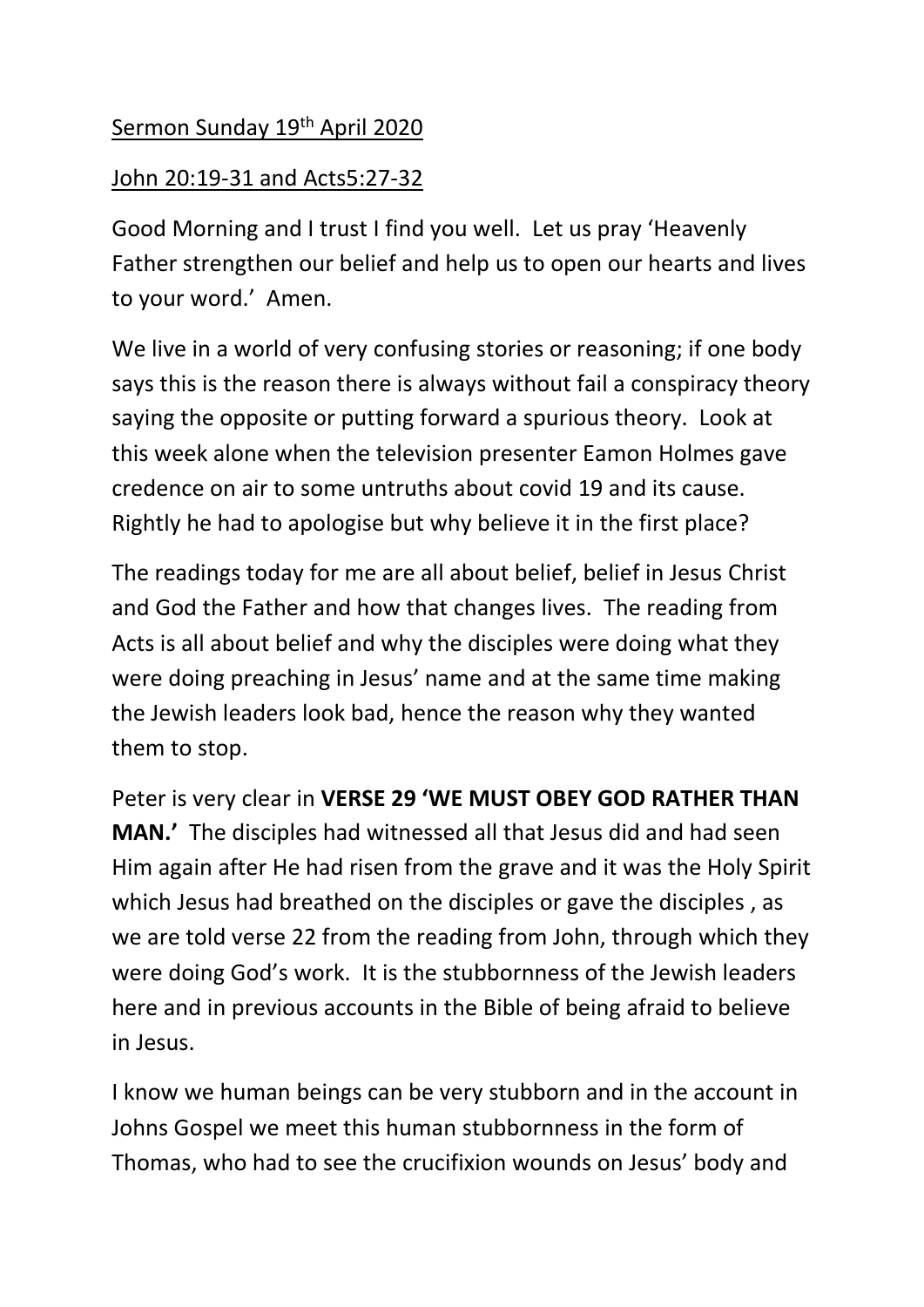touch them. He was not doubting, he needed hard evidence, a very human trait. However, when he sees Jesus he is told to stop doubting and his first words are 'My Lord and God.' How wonderful it would be to see Jesus' in the way Thomas and the disciples and the other followers saw Jesus after His resurrection. However, this cannot be, so where is the evidence? In the Biblical accounts and other writings to name just a few but look at verse 29 'Because you have seen me you have believed, blessed are those who have not seen and yet have believed.' Jesus for me is represented in the Spiritual sense, the Holy Spirit, given as a gift of God at Pentecost and in my own belief in Him and God the Father.

Many of us have doubts about our faith, I think we'd be lying to say we did not. For me doubt can lead to a stronger faith. I am no mathematician but I have a simple formula 'Doubt equals Question equals Answer.' When I have doubts, I try to find the answer through prayer, study and asking others; inevitably I am led to the answer and inevitably more questions. Faith for me has to be a continuing process, as I believe that we must all strive to grow and strengthen our Christian faith or belief. I am not a complete faith package and would argue strongly with anyone who said they were; we all need to believe and continue to grow in our faith.

So, doubt can make our faith deeper and stronger and we are blessed and saved by God, without seeing a physical Jesus. Over the centuries many have struggled with belief and I want to finish with a quote by Augustine 4<sup>th</sup> century writing about how he speaks to God and his experience. Augustine writes 'You called me, you cried aloud to me, you broke my barrier of deafness. You shone upon me, your radiance enveloped me, you put my blindness to flight. You shed your fragrance about me; I drew breath and now I gasp for your